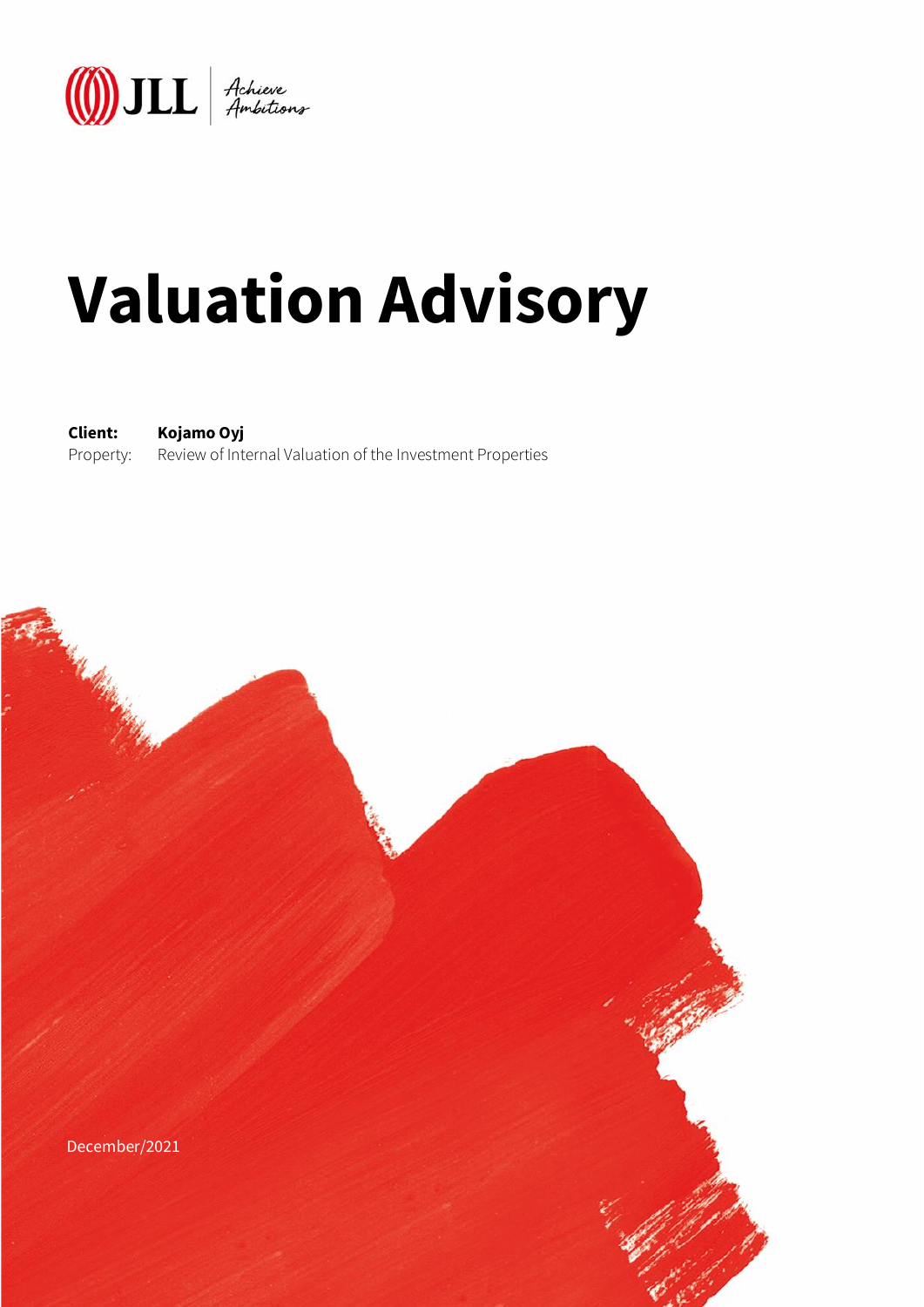#### **Scope of Instructions**

In accordance with our instructions as the External Valuer of Kojamo Oyj ("Company"), we have carried out a review of Kojamo's internal fair valuation of the apartment properties held within the Company's investment property portfolio as at 31 December 2021.

Fair Value is defined by the International Accounting Standards Board (IASB) and IFRS 13 as:

"The price that would be received to sell an asset, or paid to transfer a liability, in an orderly transaction between market participants on the measurement date."

The International Valuation Standards Board (IVSB) considers that definitions of Fair Value are generally consistent with Market Value and we confirm that the Fair Value reported is effectively the same as our opinion of Market Value.

We understand that the valuation review is required for financial reporting and performance measurement purposes.

We confirm that our valuation review is compliant with IFRS accounting standards and IVSC and RICS valuation standards and guidance. We also confirm that we have prepared our valuation review as external valuers and that we have no involvement with the subscriber or the properties valued which is likely to cause a conflict of interest in our provision of this advice.

The Company has carried out valuation of the Fair Values of the apartment properties internally. The Fair Values of the investment properties are based on

- income method in properties which are free of any restrictions and in properties which can be sold just as entire property to a limited group of buyers
- construction and acquisition cost committed in properties under construction and for unbuilt plots
- acquisition cost in properties newly acquired (after first quarter they are transferred to income method valuation)
- balance sheet values in Arava properties and in properties with 40-year interest subsidy
- acquisition cost in shares and ownerships in parking, management etc. companies related to investment properties.

The subjects of valuation review are the properties valued by using income method. It has been agreed with the Company that valuers of JLL will inspect the properties included in the valuation review externally once in every four years.

This report is addressed to and may be relied upon by the Company. It has no other purpose and should not be relied on by any other person or entity. No responsibility whatsoever is accepted on the part of any third party, other than those specified above and neither the whole of the Report, nor any part, nor references thereto, may be published in any document, statement or circular, nor in any communication with such third parties, without our prior written approval of the form and context in which it will appear.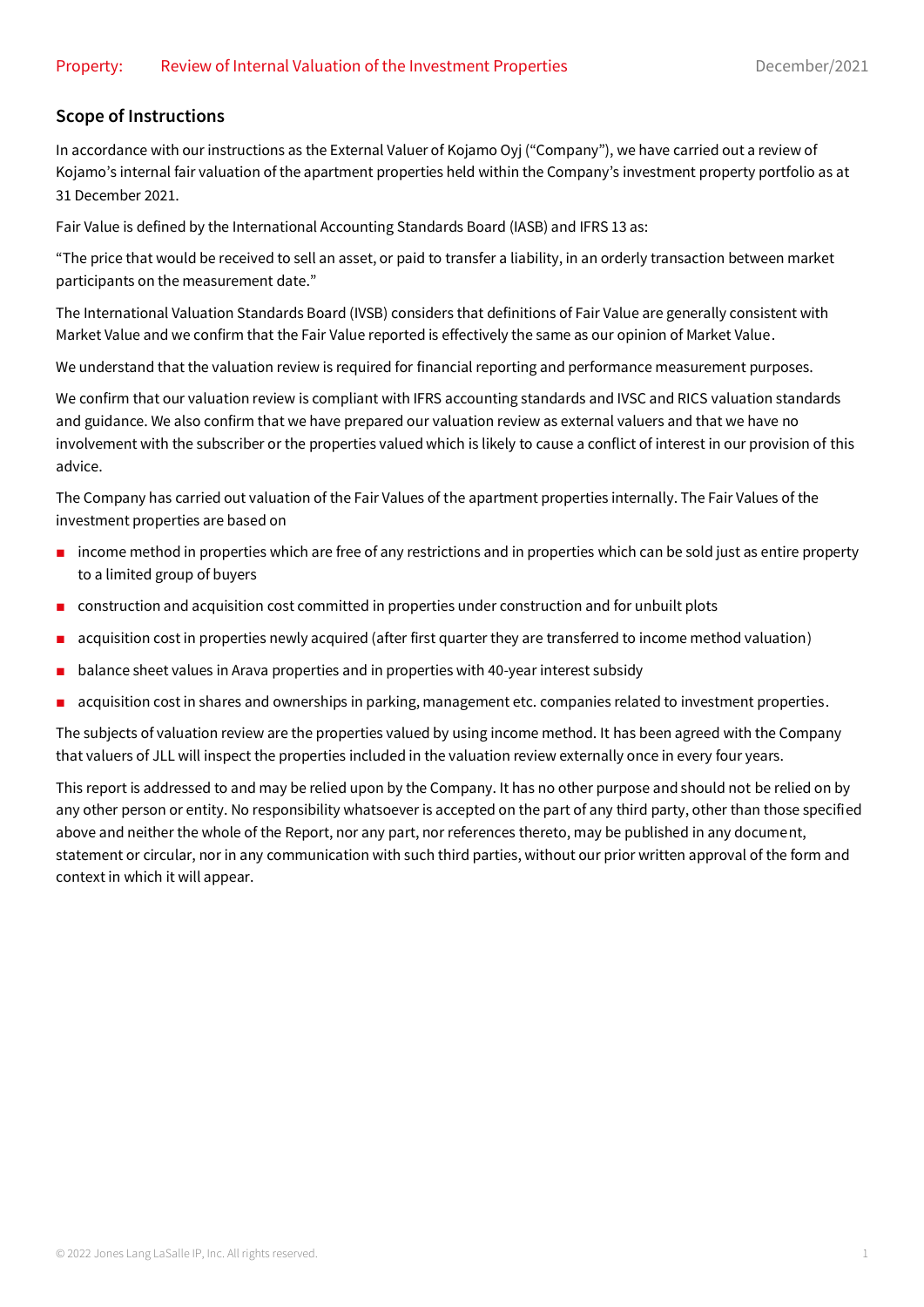### **Valuation Rationale**

The valuation of investment properties is based on the model which has been developed in cooperation with the Company and the external valuation company and covers mainly the premises in residential use but includes also commercial units. According to the model

- income method is based on yields defined on city level and in larger cities by submarket level based on the assumption of long-term rental apartment use. The calculation method is 10-year cash flow in Excel-based M2 valuation model which is widely used in Finland among valuers and investors.
- age and condition of the properties affects yields with predefined formulas. Moreover, for row houses separate yield addition is adopted to reflect more limited liquidity.
- income is defined based on current income including retail units and recoverable payments (parking space income is not included due to separate valuation based on acquisition cost)
- market rents are based on estimated rental value for new lease agreement on the valuation date and assumption for rental growth is based on view of future development
- vacancy reduction assumption is defined on city level and adopted to all properties
- operating expenses are based on annual budget and reflect possible corrections based on actual costs on quarterly level. For maintenance repairs minimum and maximum capped reservations are applied based on long-term sustainable level.
- capital expenditure reservation is applied based on construction year or alternatively on last renovation year.

In income method the adopted yields are based on the opinions of external valuer and are reviewed quarterly.

We have not measured the properties but have relied on the leasable areas supplied to us by the Company. We have not read copies of the leases or other related documents but have relied on the tenancy information provided by the Company, which reflects the latest available tenancy position.

We have also made an assumption that the information which the Company has supplied to us in respect of the properties is both full and correct. It follows that we have made an assumption that details of all matters likely to affect value within their collective knowledge have been made available to us and that the information is up to date.

We have reviewed the adopted rents, occupancy rate and operating costs and these can be assumed to be on market level considering the characteristics and locations of the Company's investment properties.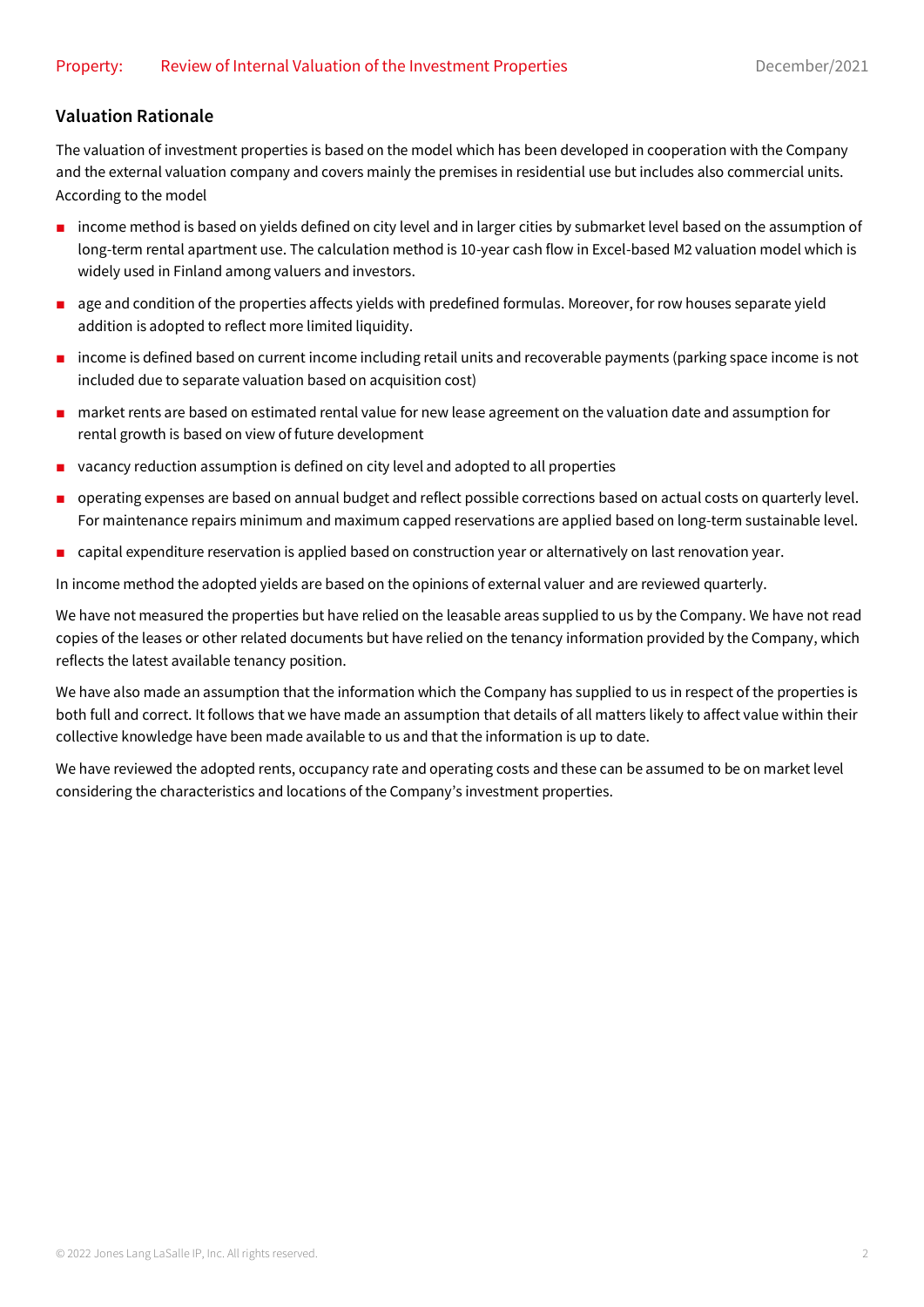#### **Summary**

Based on the material provided by the Company we confirm that the Company's internal valuation process fulfils the commonly approved valuation requirements both methodologically and technically. Thus, the Company's internal valuation process of residential properties is estimated to be compliant with IFRS accounting standards and IVSC and RICS valuation standards and guidance and provides appropriate and adequate information of property valuation principles and property values.

The subject of valuation review are the 677 properties valued by using income method and consist of properties which are free of any restrictions and properties which can be sold just as entire property to a limited group of buyers.

We confirm that the internal valuations carried out by the Company provide appropriate and adequate information of the Fair Values of Company's residential properties and the total portfolio value of approximately 7,540.2 million euros is equal to the sum of values of individual properties.

In Helsinki 4 February 2022

Jones Lang LaSalle Finland Oy

 $M \Lambda$ 

Mikko Kuusela, M.Sc. MRICS Director, Valuation & Advisory

Authorised Property Valuer (AKA) Authorised Property Valuer approved by Finland Chamber of Commerce (KHK)

Tom Letie

Dr Tero Lehtonen MRICS CEO

Authorised Property Valuer (AKA) Authorised Property Valuer approved by Finland Chamber of Commerce (KHK)